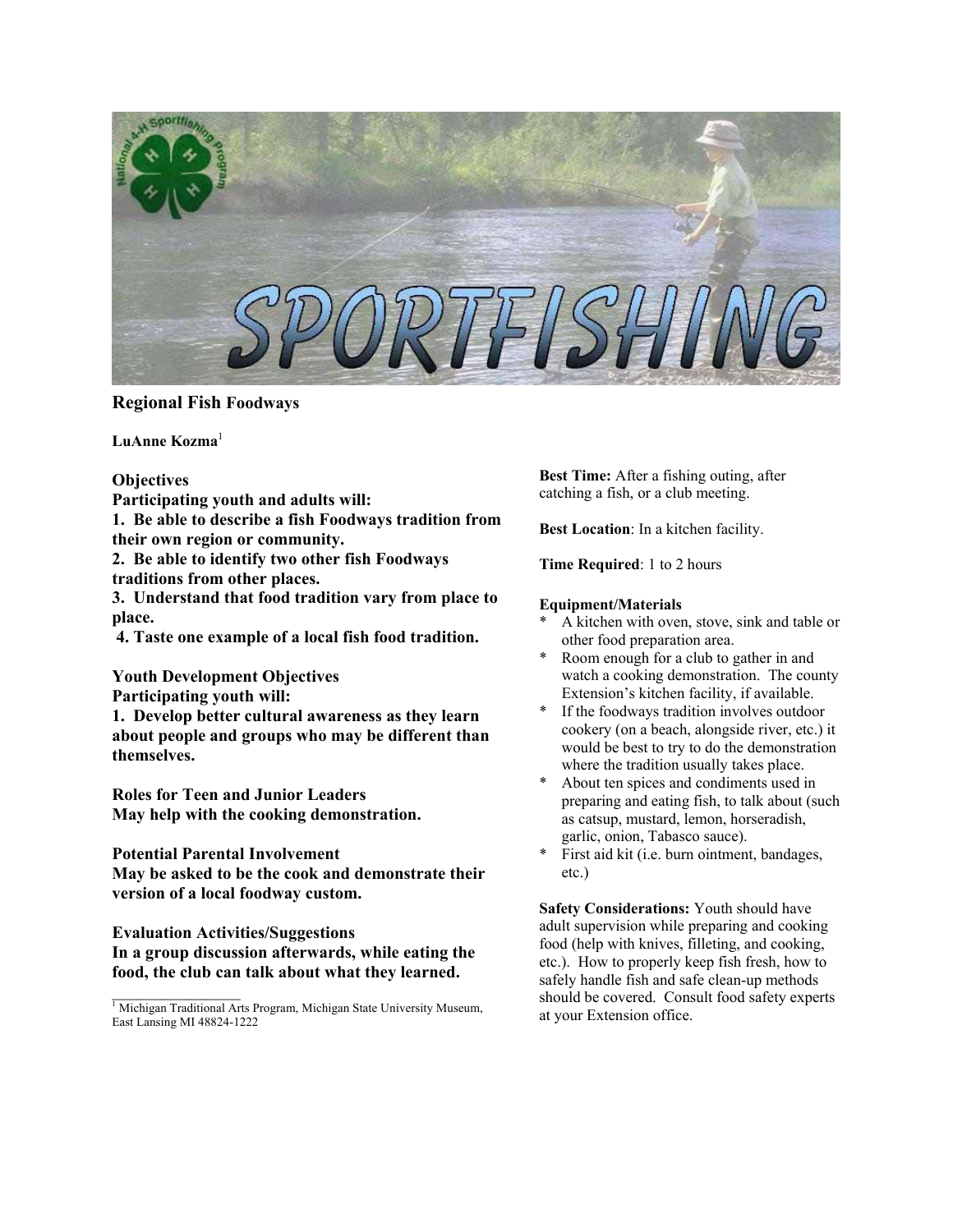#### **References:**

Camp, Charles. *American Foodways: What, When, Why, and How We Eat in America.* Little Rock, AR: August House, Inc., 1989.

Neustadt, Kathy. *Clambake*: A History and Celebration of an American Tradition. University of Massachusetts Press, 1992.

Pitre, Glen. The Crawfish Book. Jackson: University Press of Mississippi, 1993.

### **Lesson Outline**

**Presentation**  Ways we eat fish Regional fish Demonstration of a local fish Foodways tradition  **Application**  Make a **LIST** with members of all the ways we can eat or prepare fish and seafood. Use the list below to help you. Bring in some spices and condiments from home that you might use when cooking or eating fish, to use as discussion points, such as catsup, mustard, lemon, horseradish, crab boil, butter, garlic, onion, curry, Tabasco sauce. **DESCRIBE** a few traditions from different regions using foodways the traditions described below or some that are familiar to you. For the remainder of the meeting time, allow your special guest to **DEMONSTRATE** his or her food custom. Ask the cook to involve your members as much as possible in the preparation of the food, such as in cleaning the fish, preparing side dishes, or adding spices in the right amounts. Have fun, and encourage members to ask questions of the cook. This should be an interactive, educational exchange. When done, all participants can taste the food. Discuss how this food is different or the same as foods the members eat at home. What local or regional variations or personal

preferences are there in your group?

Crawford, Linda. *The Catfish Book*. Jackson: University of Mississippi Press. 1993.

MacDowell, Marsha. *Foodways*. East Lansing,

MI: 4-H Youth Program, Cooperative Extension Service, Michigan State University

Taylor, David A. *Documenting Maritime Folklike*. Washington, DC: Library of

Museum, 1984.

Congress, 1992.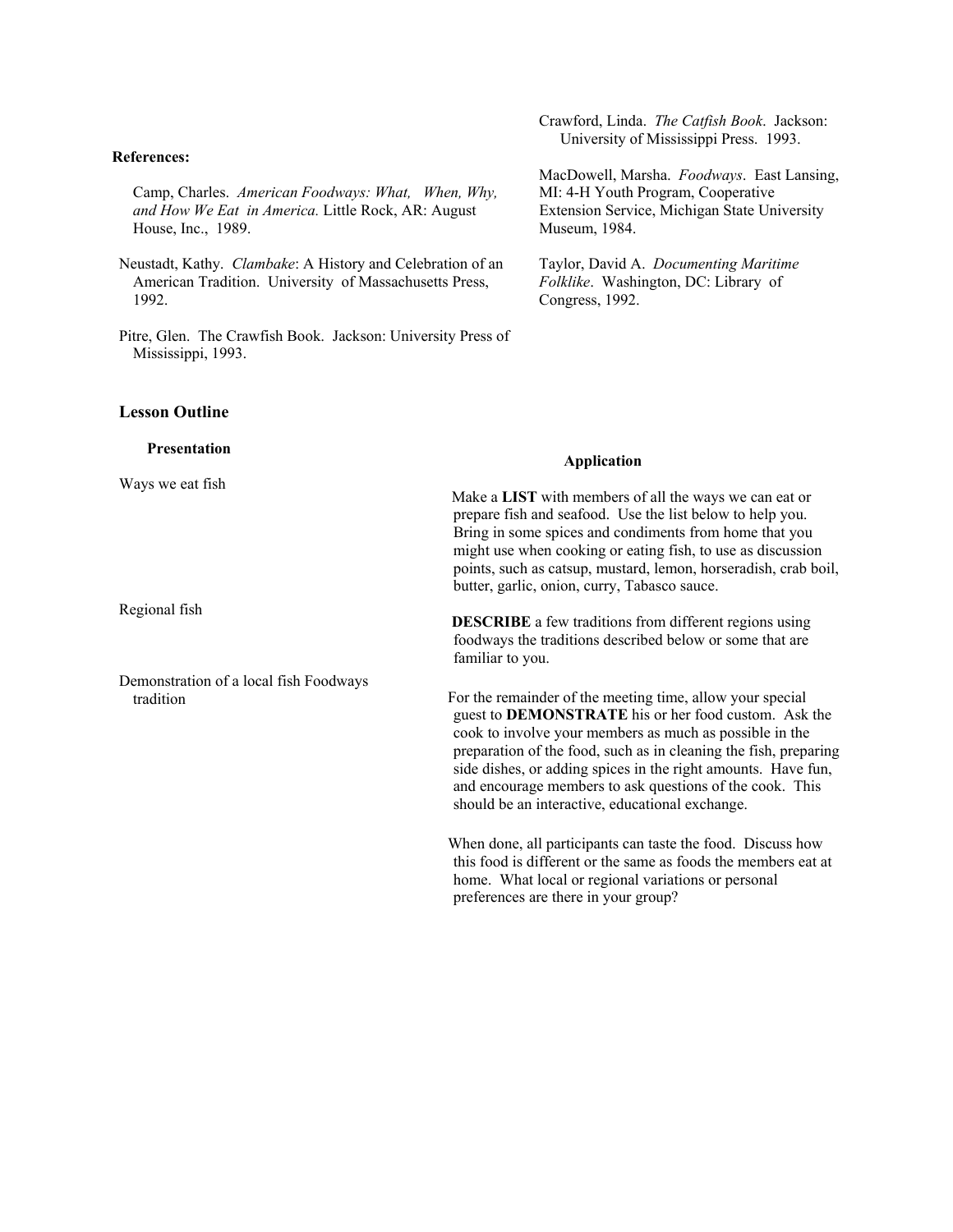#### **Lesson Narrative**

*Ways we eat fish.* The ways we eat fish and seafood are numerous! The Aright@way to cook fish in Louisiana may be different than the Aright@way to cook the same fish in Massachusetts. Fish and seafood dishes may be different from county to county, town to town, family to family, person to person. With your group, created list of methods by which fish is prepared. Some words you may come up with include: baked, fried, raw, boiled, steamed, casseroles, stews, soups, chowders, salads, sauces, sandwiches, dried, smoked, pickled, salted, grilled, planked, pan-fired. Encourage members to talk about the exact kinds of fish they eat. Now create another list of food events or celebrations that revolve around seafood or seafood customs. Some celebrations you may come up with include: clambake, booya, fish fry, crab derby, oyster roast, fish boil, crab boil, lobster bake, chowder feast oyster shucking, contest.

*Regional fish foodways*. Of course, there's more to it than that! Talk about the following fish foodways traditions in various parts of the country.

Bay Port Fish Sandwiches: In Bay Port, Michigan, the Engelhard family, then co-owners of the local commercial fishery, came up with an idea in the late 1940s to help sell herring at a local chamber of commerce festival: fried fish sandwiches. They sold the sandwiches from a stand in their front yard. Battered and then fried in peanut oil, the fish is placed in hotdog buns and served with mustard, catsup, or tartar sauce, and coleslaw on the side. The sandwich was so well liked that they began selling the dinners from their stand throughout the summers in the 1950s. Bay Port became known as the place for the "famous Bay Port fish sandwich." After the children were grown, the Englehards stopped the practice. In the 1970s, the chamber of commerce again approached the family to see if they would be willing to introduce the fish sandwich at a community festival. They did, and the response was so overwhelming that now the community hosts an annual Bay Port Fish Sandwich Festival on a weekend in August. The Engelhard family is still in charge of the secret batter. With the depletion of herring in Saginaw Bay, suckers (known locally as Amullet@) are used, prepared in such a way that includes the fish bones in the sandwich. What started as a family tradition, shared with a community, has become a community festival in which many members take part.

New England Clambake: This community and family food event is a long tradition in New England, passed on by Native American peoples to the colonists. Each group that holds a clambake has its own set of customs and traditions. No two are exactly alike. The group divides up the tasks: gathering Rockwood or other fuel found along the ocean shore for the fire: the digging of a large pit for the clambake; preparing other food such as clam chowder to feed everyone while clams, corn and other foods are baking in the pit. The pit is lined with rocks that are heated by fire, and then filled with layers of Rockwood and clams, lobster, and corn. After slowly steaming and baking for several hours, the group eats the meal. At some bakes, a toast, prayer or blessing is said for the bake and all the workers who helped over the two or three day affair. While people work, they also share a lot of fun by telling jokes and stories, reminiscing, boasting, and chatting. Many aspects of a clambake are not available, but they can buy the clams and still hold the bake. By helping with a clambake, participants feel linked to their region=s cultural heritage and connected to each other, and share in the joy of keeping this custom alive.

Demonstrate a local fish custom or food. Invite someone to your meeting you has made a particular recipe for a long time, and who learned it in a traditional way. Bring all the supplies need for the demonstration. Ask the cook to demonstrate as many of the steps in the process as possible within your time period. Have him or her talk about the tradition, and encourage your members to ask questions. Your group can sample the results. If it is not possible to bring someone in to your meeting, consider bringing your club to the place where the person cooks (restaurant, home, etc.).

#### **Summary Activity**

Visit a fish market and interview the person selling or cleaning the fish.